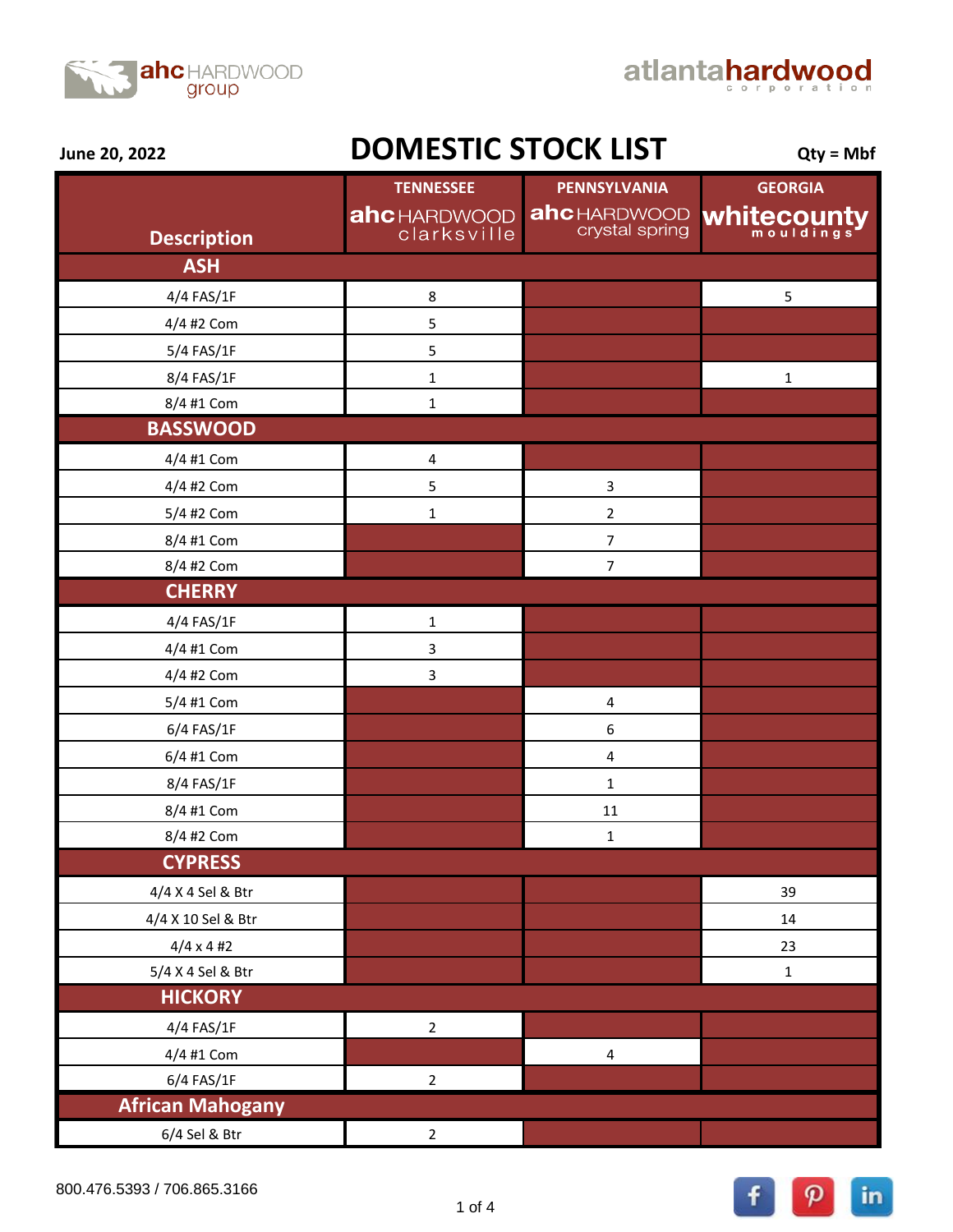



**June 20, 2022**

## **DOMESTIC STOCK LIST**  $_{\text{Qty = Mbf}}$

|                        | <b>TENNESSEE</b>                   | <b>PENNSYLVANIA</b>                   | <b>GEORGIA</b> |
|------------------------|------------------------------------|---------------------------------------|----------------|
| <b>Description</b>     | <b>ahc</b> HARDWOOD<br>clarksville | <b>ahc</b> HARDWOOD<br>crystal spring | Whitecounty    |
| <b>HARD MAPLE</b>      |                                    |                                       |                |
| 4/4 Sel & Btr          |                                    | $\mathbf 2$                           | $\overline{2}$ |
| 4/4 #1 Com             | $\mathbf 2$                        | $\mathbf 1$                           | 3              |
| 4/4 #2 Com             | 3                                  | 5                                     |                |
| 6/4 Sel & Btr          | 3                                  | $\mathbf 1$                           |                |
| 8/4 Sel & Btr          |                                    |                                       |                |
| <b>AD SOFT MAPLE</b>   |                                    |                                       |                |
| 4/4 FAS/1F (Sap & BTR) |                                    | 25                                    | 25             |
| 4/4 #1 Com             |                                    |                                       | $\mathbf 1$    |
| <b>ND SOFT MAPLE</b>   |                                    |                                       |                |
| 4/4 Ambrosia           |                                    |                                       | 13             |
| 4/4 #2& Btr ND         |                                    |                                       | $\overline{2}$ |
| <b>RED OAK</b>         |                                    |                                       |                |
| 4/4 FAS/1F             | 63                                 | 4                                     |                |
| 4/4 FAS/1F 12"&wdr     | 5                                  |                                       |                |
| 4/4 #1 Com             |                                    | 8                                     |                |
| 4/4 #2 Com             | $\overline{2}$                     | 5                                     |                |
| 5/4 FAS/1F             | 192                                |                                       |                |
| 5/4 #1 Com             | 31                                 |                                       |                |
| 5/4 #2 Com             | $\overline{7}$                     |                                       |                |
| 5/4 S& B Qtr Sawn      | $\mathbf 1$                        |                                       |                |
| 6/4 FAS/1F             | 8                                  |                                       |                |
| 6/4 #2 Com             | 9                                  |                                       |                |
| 6/4 S&B Qtr Sawn       | $\overline{2}$                     |                                       |                |
| 8/4 FAS/1F             | 20                                 |                                       |                |
| 8/4 #1 Com             | $10\,$                             |                                       |                |
| 8/4 #2 Com             | $\overline{\mathbf{4}}$            |                                       |                |
| <b>RED GRANDIS</b>     |                                    |                                       |                |
| 4/4 FAS/1F - FSC 100%  |                                    |                                       | 131            |
| 5/4 FAS/1F - FSC 100%  |                                    |                                       | 12             |
| 6/4 FAS/1F - FSC 100%  |                                    |                                       | 14             |
| 8/4 FAS/1F - FSC 100%  |                                    |                                       | 33             |

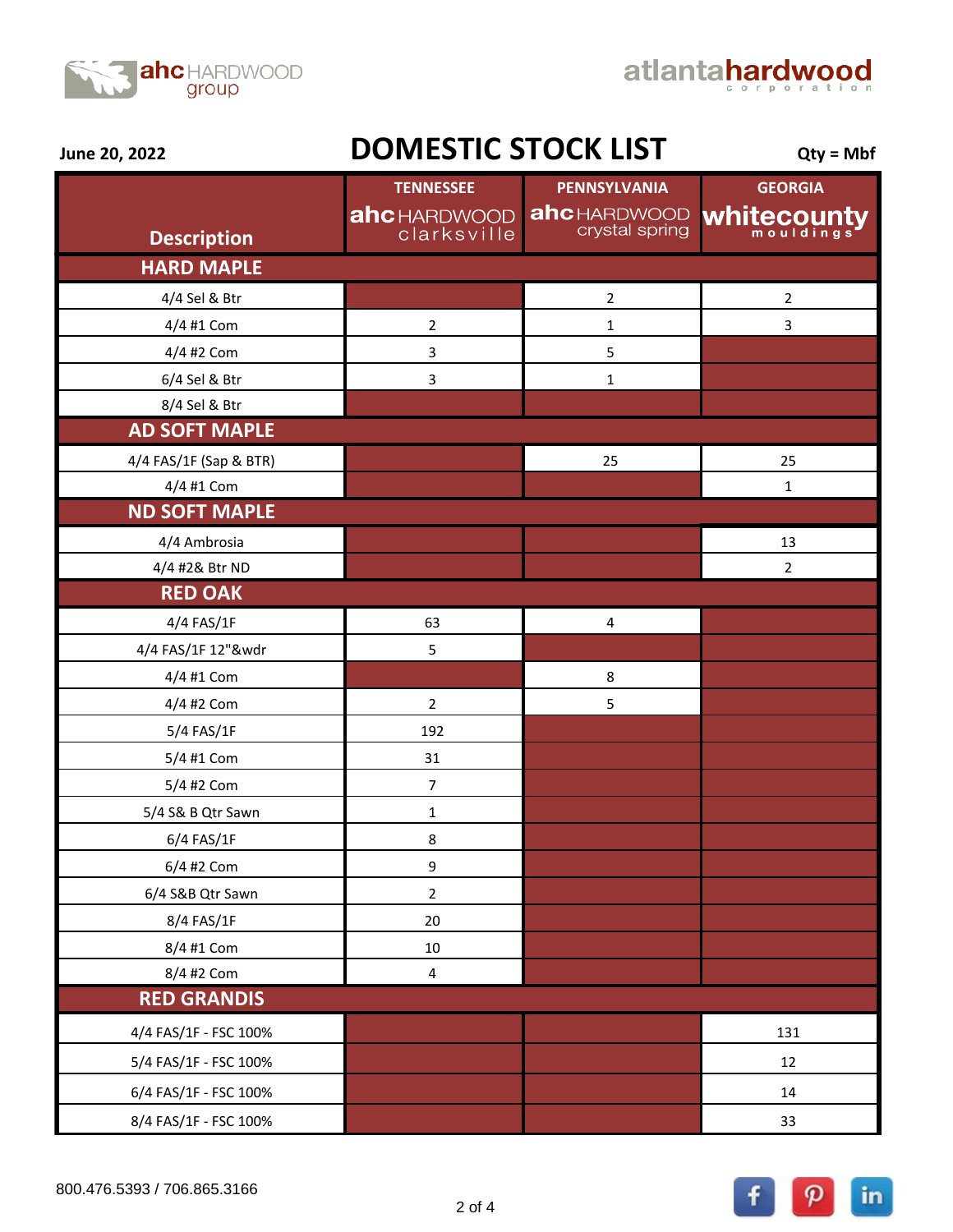



**June 20, 2022**

## **DOMESTIC STOCK LIST**  $_{\text{Qty = Mbf}}$

|                           | <b>TENNESSEE</b>                   | PENNSYLVANIA                          | <b>GEORGIA</b> |
|---------------------------|------------------------------------|---------------------------------------|----------------|
| <b>Description</b>        | <b>ahc</b> HARDWOOD<br>clarksville | <b>ahc</b> HARDWOOD<br>crystal spring | whitecounty    |
| <b>Sapele</b>             |                                    |                                       |                |
| 4/4 Plain Sawn            |                                    |                                       | 41             |
| 4/4 Qtr Sawn 12" & Wider  |                                    |                                       | $\overline{7}$ |
| 5/4 Qtr Sawn              |                                    |                                       | $\mathbf 1$    |
| 6/4 Plain Sawn            |                                    |                                       | $\mathbf 1$    |
| 8/4 Qtr Sawn              | $\mathbf 1$                        |                                       |                |
| 12/4 Plain Sawn           | $\mathbf 1$                        |                                       |                |
| 12/4 Qtr Sawn             | $\overline{\mathbf{4}}$            |                                       |                |
| 12/4 Sel & Btr            | 11                                 |                                       |                |
| <b>WHITE OAK</b>          |                                    |                                       |                |
| 4/4 FAS/1F                | 62                                 | 6                                     | 6              |
| 4/4 #1 Com                | $\overline{\mathbf{4}}$            | $\mathbf 1$                           | $\overline{3}$ |
| 4/4 #2 Com                | 17                                 | $\mathbf 1$                           |                |
| 5/4 FAS/1F                | 8                                  | $\mathbf 1$                           | $\mathbf 1$    |
| 5/4 #1 Com                | 4                                  |                                       |                |
| 5/4 #2 Com                |                                    | $\mathbf 1$                           |                |
| 6/4 FAS/1F                | $\mathbf{3}$                       |                                       |                |
| 6/4 #1 Com                |                                    | $\mathbf 1$                           |                |
| 8/4 FAS/1F                | 147                                |                                       |                |
| 8/4 #2 Com                | $\mathbf 1$                        |                                       |                |
| <b>BLACK WALNUT</b>       |                                    |                                       |                |
| 4/4 FAS/1F                | 28                                 | 3                                     |                |
| 4/4 FAS/1F 12"&wdr        |                                    | 5                                     |                |
| 4/4 FAS/1F 7"&wdr         |                                    | $\overline{2}$                        |                |
| 4/4 #1 Com                | 18                                 | $\overline{2}$                        |                |
| 4/4 #2 Com                | $\boldsymbol{6}$                   |                                       |                |
| 4/4 RUSTIC                | $\overline{2}$                     |                                       |                |
| 6/4 #1 Com                |                                    | $\mathbf 1$                           |                |
| 8/4 FAS/1F                |                                    | 3                                     |                |
| 8/4 #1 Com                |                                    | $\overline{2}$                        |                |
| <b>EASTERN WHITE PINE</b> |                                    |                                       |                |
| 4/4 Clear                 | $\mathbf{3}$                       |                                       |                |
| 5/4 Furniture Grade       |                                    |                                       | $\mathbf 1$    |

800.476.5393 / 706.865.3166